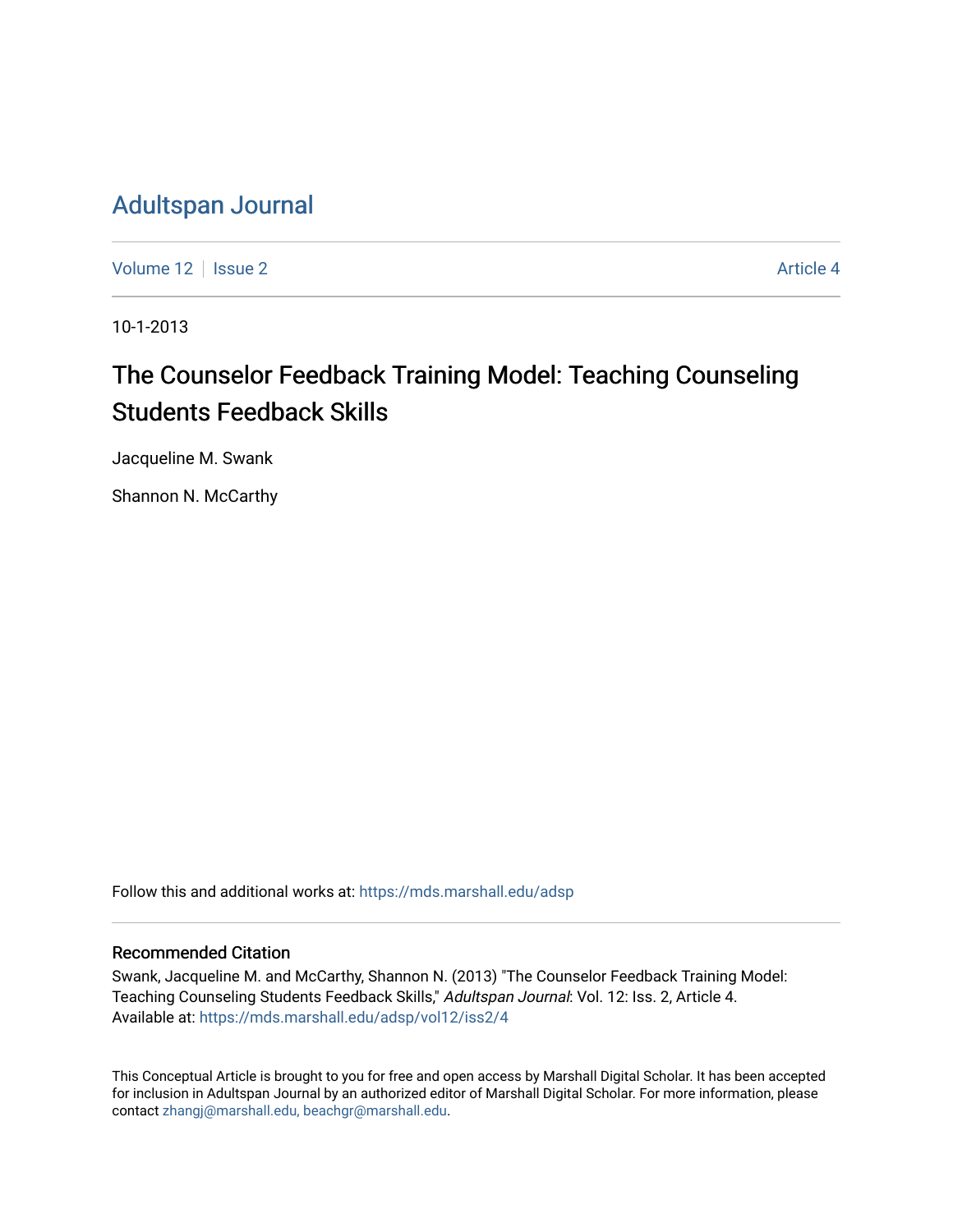Swank and McCarthy: The Counselor Feedback Training Model: Teaching Counseling Studen

Received 05/29/12 Revised — Accepted 01/17/13 DOI: 10.1002/j.2161-0029.2013.00019.x

# **The Counselor Feedback Training Model: Teaching Counseling Students Feedback Skills**

# **Jacqueline M. Swank and Shannon N. McCarthy**

*Giving and receiving feedback is an important counseling skill; therefore, it is crucial to focus on this skill within counselor training. This article presents the Counselor Feedback Training Model, a developmental approach designed to assist counselor educators in teaching counseling students how to give and receive feedback.* 

*Keywords:* counselor development, feedback, training

Feedback (n.d.) is "the transmission of evaluative or corrective information about an action, event, or process to the original or controlling source." Specifically, positive feedback focuses on strengths, which may reinforce behavior. Corrective feedback addresses behaviors that have undesirable consequences, and although it may be perceived at times as threatening, this feedback may promote change (Toth & Erwin, 1998). In the counseling profession, it is important to develop and maintain skill in giving and receiving positive and corrective feedback to and from colleagues, supervisors, clients, and other stakeholders. Giving feedback involves being respectful and professional in recognizing the strengths and areas for improvement in others and being able to communicate this effectively in a written and an oral format. Receiving feedback focuses on an individual's ability to accept feedback without becoming defensive or considering it a personal attack, as well as being able to reflect on it and integrate it to enhance one's development. Hence, feedback helps students reach their full potential during their training through the development of self-awareness regarding strengths and areas for improvement, and it also helps identify interventions to improve performance (McKimm & Swanwick, n.d.).

Jacqueline M. Swank and Shannon N. McCarthy, School of Human Development and Organizational *Studies in Education, University of Florida. Correspondence concerning this article should be addressed to Jacqueline M. Swank, School of Human Development and Organizational Studies in Education, College of Education, University of Florida, 1215 Norman Hall, PO Box 117046, Gainesville, FL 32611 (e-mail: jswank@coe.ufl.edu).*

*© 2013 by the American Counseling Association. All rights reserved.*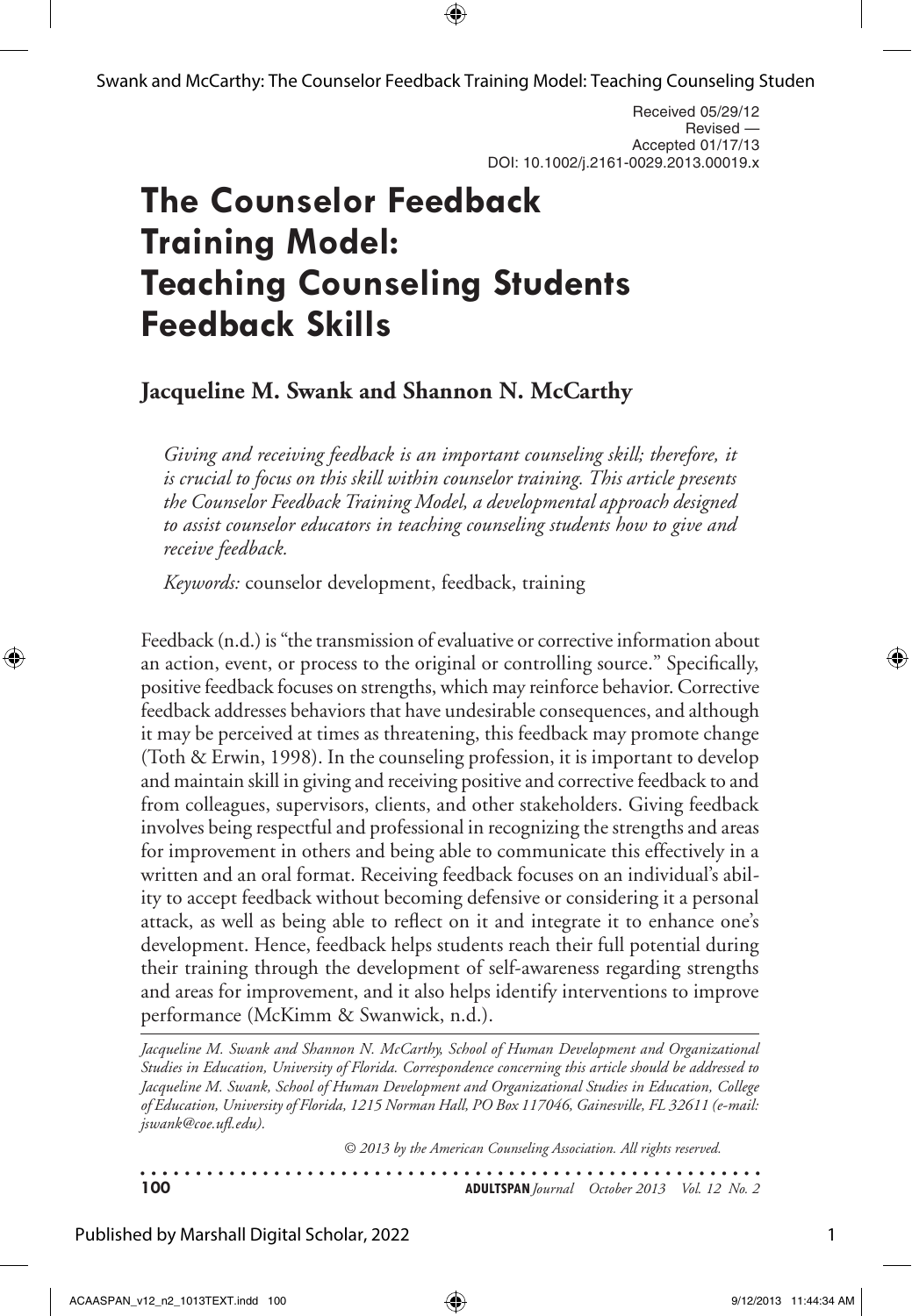It takes practice to develop skill in giving and receiving feedback. Counseling students may enter a training program with limited, if any, experience in how to give and receive feedback. Students who enter a program immediately after completing their undergraduate degree may lack experience in giving and receiving feedback in a professional manner. In addition, students who have a work history may have some experience with giving and receiving feedback; however, their feedback experience may focus on work performance only, which differs from the expectation of giving and receiving feedback about an individual's personal and professional development.

Throughout their training, counseling students may have the opportunity to practice giving and receiving feedback multiple times (e.g., processing role plays and other experiential activities, processing peer and instructor/supervisor critique of assignments). To develop effective feedback skills, students may benefit from instruction about feedback and how to use it within a professional environment. Counseling students may experience greater comfort and confidence in giving and receiving feedback that is positive; however, focusing only on positive feedback is unrealistic and does not facilitate self-awareness, growth, and development (Toth & Erwin, 1998). Therefore, it is crucial for counselor educators to teach students how to give and receive both positive and corrective feedback.

Teaching students how to give and receive feedback provides them with the knowledge for skill development throughout their training program, instead of waiting until the clinical experience portion of training. Learning feedback skills helps students become reflective practitioners, which supports the development of professional autonomy (McKimm, 2009; McKimm & Swanwick, n.d.). Consequently, counselor preparation programs that train students in giving and receiving feedback facilitate their development beyond the training environment to extend into their work with future supervisors, colleagues, and clients. Therefore, a need exists to train counseling students early in their program on how to give and receive feedback. This article focuses on (a) examining the accreditation and ethical standards supporting feedback training, (b) exploring the counseling literature related to feedback, (c) presenting a model for training counseling students in giving and receiving feedback, and (d) discussing the implications of feedback training for counselor education and supervision.

#### **Necessity of Feedback Training**

Feedback in counselor training is emphasized within the accreditation and ethical standards for the counseling profession. The Council for Accreditation of Counseling and Related Educational Programs (CACREP; 2009) addresses giving and receiving feedback within counselor training. CACREP requires counselor educators to continuously evaluate students throughout their training program (Section I, Standard P.). Additionally, students receive formal feedback

. . . . . . . . **ADULTSPAN***Journal October 2013 Vol. 12 No. 2* **101**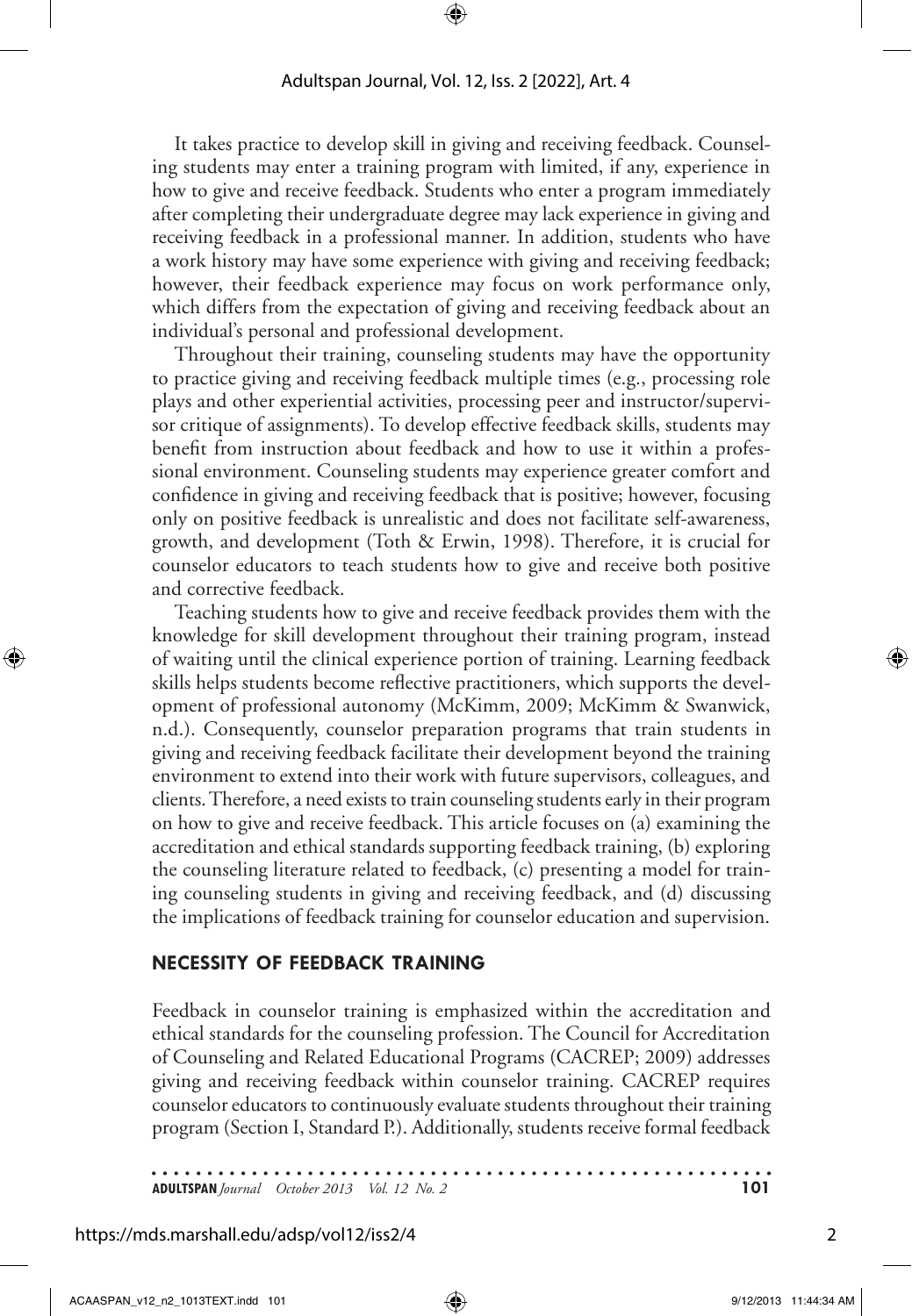from their faculty and site supervisor during their clinical experiences (Section III, Standards F.5. and G.6.). Through this evaluation process, students receive feedback regarding their strengths and areas for improvement. CACREP also requires students to produce recordings of their counseling sessions or receive live supervision during their practicum and internship experiences (Section III, Standards F.4. and G.5.), as well as participate in individual and group supervision (Section III, Standards F.2., F.3., G.2., and G.3.). Individual and group supervision provide opportunities in giving and receiving feedback. Finally, CACREP requires counseling programs to provide opportunities for students to give faculty feedback regarding curricular and clinical experiences (Section I, Standard BB). Thus, the CACREP Standards necessitate training counseling students in giving and receiving feedback.

The *ACA Code of Ethics* (American Counseling Association, 2005) emphasizes feedback within counselor training. Specifically, ACA acknowledges the importance of providing continuous feedback throughout the counselor training program (Standard F.9.a.) and helping students understand feedback and seek assistance when needing remediation (Standard F.9.b.). Additionally, ACA outlines the need for ongoing assessment throughout the supervisory relationship (Standard F.5.a.) and the importance of helping supervisees understand feedback and seek remedial assistance (Standard F.5.b.). Thus, the *ACA Code of Ethics* acknowledges the importance of feedback in the development of effective, ethical counselors.

Counseling researchers have discussed assessing openness to feedback as an area of counseling competency. Bradey and Post (1991) discussed assessing applicants' openness to the opinions and values of others during the admission process. Additionally, Duba, Paez, and Kindsvatter (2010) explored the criteria counseling programs (*N* = 30) used to evaluate students and found that programs identified feedback as a crucial area for assessing students' interpersonal relationships in individual and small-group contexts and their openness to self-evaluation. Within interpersonal relationships in an individual context, programs reported assessing students' ability to receive and accept feedback from faculty and supervisors. In assessing interpersonal relationships within a group context, programs evaluated students' ability to accept and provide feedback to group members, commitment to learn and openness to accept feedback and criticism, and use of feedback. In assessing openness to self-evaluation, counselor educators evaluated students' ability to be receptive, nondefensive, and welcoming of feedback, as well as their ability to reflect on, use, and follow feedback. Hence, counseling researchers have identified areas of feedback to include in assessing the competency of counseling students.

Researchers have also discussed including a feedback category within assessments to measure counseling competency within gatekeeping policies and procedures. Frame and Stevens-Smith (1995) discussed a policy developed by the counseling department at the University of Colorado at Denver that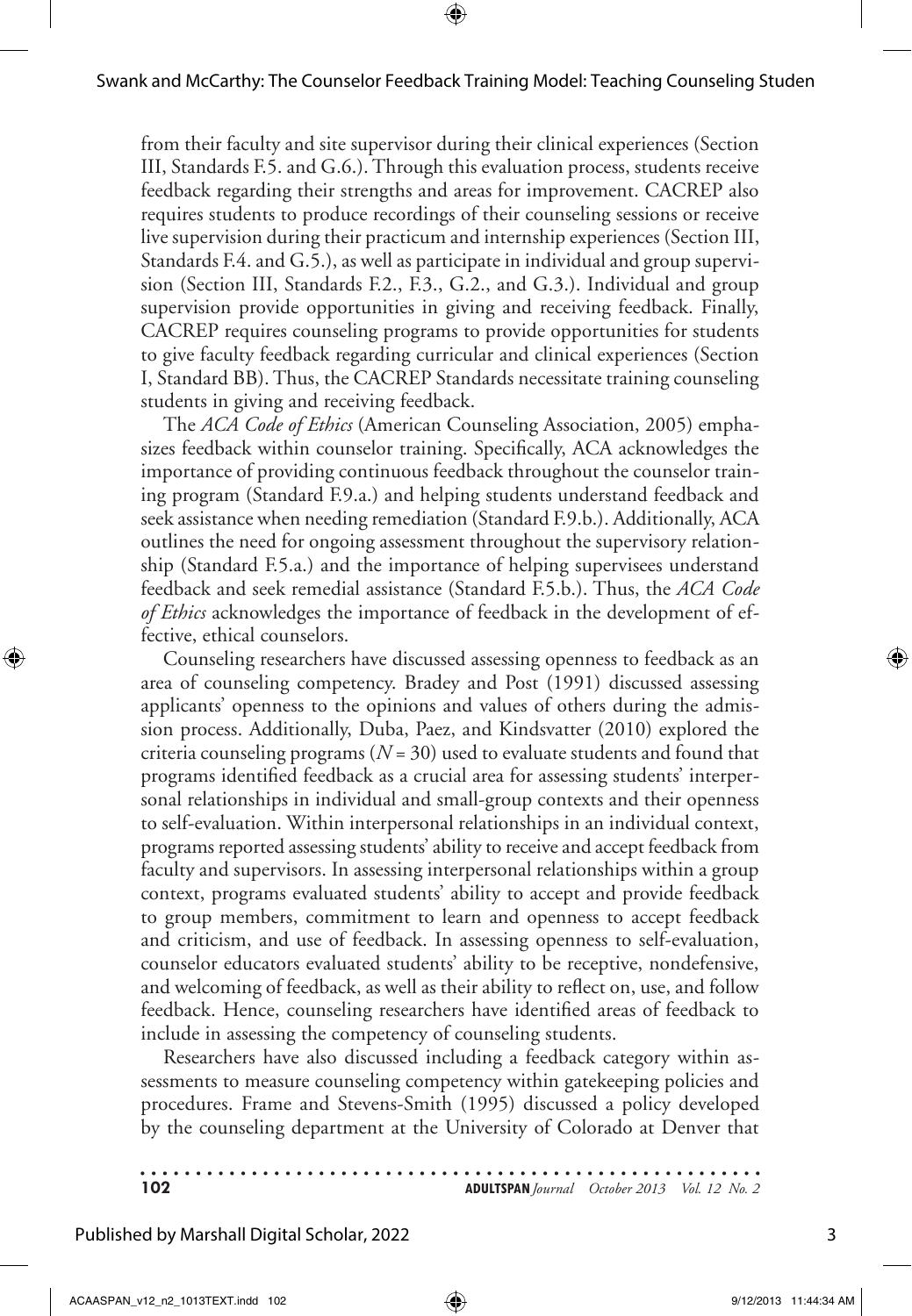encompassed nine personal characteristics, including three that focused on feedback—open, willing to use and accept feedback, and aware of impact on others—as professional nonacademic behaviors essential to counselor development. The categories within the policy statement were used to develop the Personal Characteristic Evaluation Form (PCEF). McAdams, Foster, and Ward (2007) discussed the use of the PCEF as a model for the development of the Professional Performance Review Policy, which encompasses 10 professional performance criteria. Three of McAdams et al.'s criteria address feedback in their evaluative description: willingness to accept and use feedback, openness to new ideas, and awareness of own impact on others. McAdams et al. noted that counseling students typically expect faculty to give them feedback regarding all aspects of their development as counselors, and reluctance to address concerns about a student's performance communicates that faculty are unclear about their evaluation methods or their willingness to uphold their gatekeeping responsibility for the profession. Swank, Lambie, and Witta (2012) discussed openness to feedback as a profession disposition and behavior category to include in assessing counseling competencies within the Counseling Competencies Scale.

#### **Feedback Within Counselor Training**

Research has found that counseling students struggle with giving feedback to each other, especially when the feedback is corrective and focused on personal qualities. Coleman, Kivlighan, and Roehlke (2009) conducted two studies to examine feedback provided during group supervision of students (*N*s = 20 and 24) within a group counseling course. They found that students provided feedback on the leader's technical aspects of facilitating group more frequently than feedback on the effectiveness of the leader's personal characteristics. Additionally, positive feedback was rated as more acceptable than corrective feedback. Coleman et al. concluded that counseling students might be more open to accepting corrective feedback when it is integrated with positive feedback. Coleman et al. emphasized the importance of modeling how to give and receive corrective feedback to assist with normalizing the process for students.

Counseling students may view expressing a different opinion as saying something negative about someone. Students' reluctance in giving and receiving feedback that is corrective may stem from religious, cultural, or family values (Hulse-Killacky & Page, 1994). For example, a person learns, "If you don't have something nice to say, then don't say anything." This negative perception of corrective feedback may result in giving vague feedback that lacks clarity and fosters confusion (Hulse-Killacky & Page, 1994). In examining counseling students' (*N* = 8) perceptions about feedback, Hulse-Killacky and Page (1994) reported nine themes: ambivalence, protection, preparation, skill building, childhood memories, method, leader, evaluative, and context. Additionally, in developing and administering the Corrective Feedback Instrument, Hulse-Killacky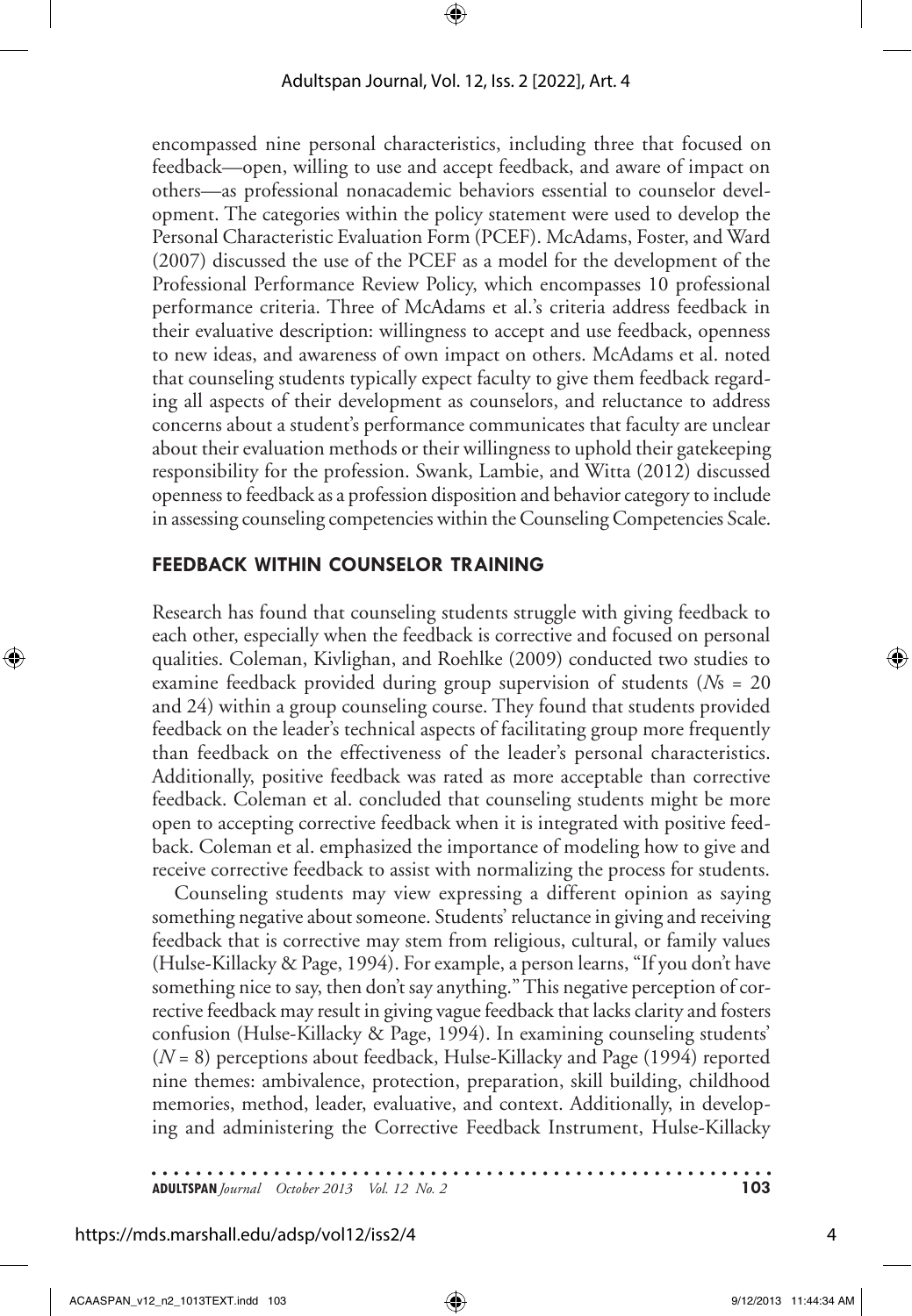and Page found that students reported some emotional barriers to corrective feedback, which included fear, anxiety, and being uncomfortable about possibly losing relationships and being evaluated and rejected by others. However, they reported that the leader can be helpful in encouraging corrective feedback by educating students about the purpose of feedback, facilitating a safe environment, and modeling how to give and receive feedback. Thus, the identification of these themes and barriers emphasizes the importance of understanding and challenging students' perceptions about giving and receiving feedback to assist them in learning about and using feedback.

### **Feedback Training Model**

The Counselor Feedback Training Model (CFTM) was conceptualized following our experience coteaching a counseling skills course to first-semester students. We identified a critical need for a training model to teach new students how to give and receive feedback with regard to their personal and professional development, including the development of basic counseling skills. We noted that the majority of students enrolled in the course were admitted to the graduate program immediately following the completion of their bachelor's degree and that their experience, if any, in giving and receiving feedback in a professional environment was probably limited. Additionally, we observed students' anxiety, defensiveness, and frustration related to receiving feedback from us. The students reported feeling anxious and uncomfortable about giving and receiving feedback to each other and generally relied on positive feedback, without using any corrective feedback, when discussing counseling performance. When students were instructed to give corrective feedback, their responses were vague or were worded to minimize the feedback. Therefore, after reviewing the literature, we identified a need to create a training model to match students where they were and to teach them how to give and receive positive and corrective feedback.

Researchers have discussed the challenges and barriers that may contribute to counseling students' level of difficulty with giving and receiving feedback (Coleman et al., 2009; Hulse-Killacky & Page, 1994). Embracing a developmental approach may assist with teaching students feedback skills. This approach aligns with Stoltenberg's (1981) Integrated Developmental Model for supervision, which emphasizes the implementation of strategies focused on a person's characteristics exhibited at various developmental levels. Within a developmental approach, counselor educators meet students where they are developmentally to facilitate the acquisition of feedback skills. Additionally, the counselor educator promotes an environment that both supports and challenges students. Balancing support with challenge is crucial because providing only support does not motivate development, and challenge alone fosters a negative, punitive learning environment (King, 1999). Therefore, the counselor educator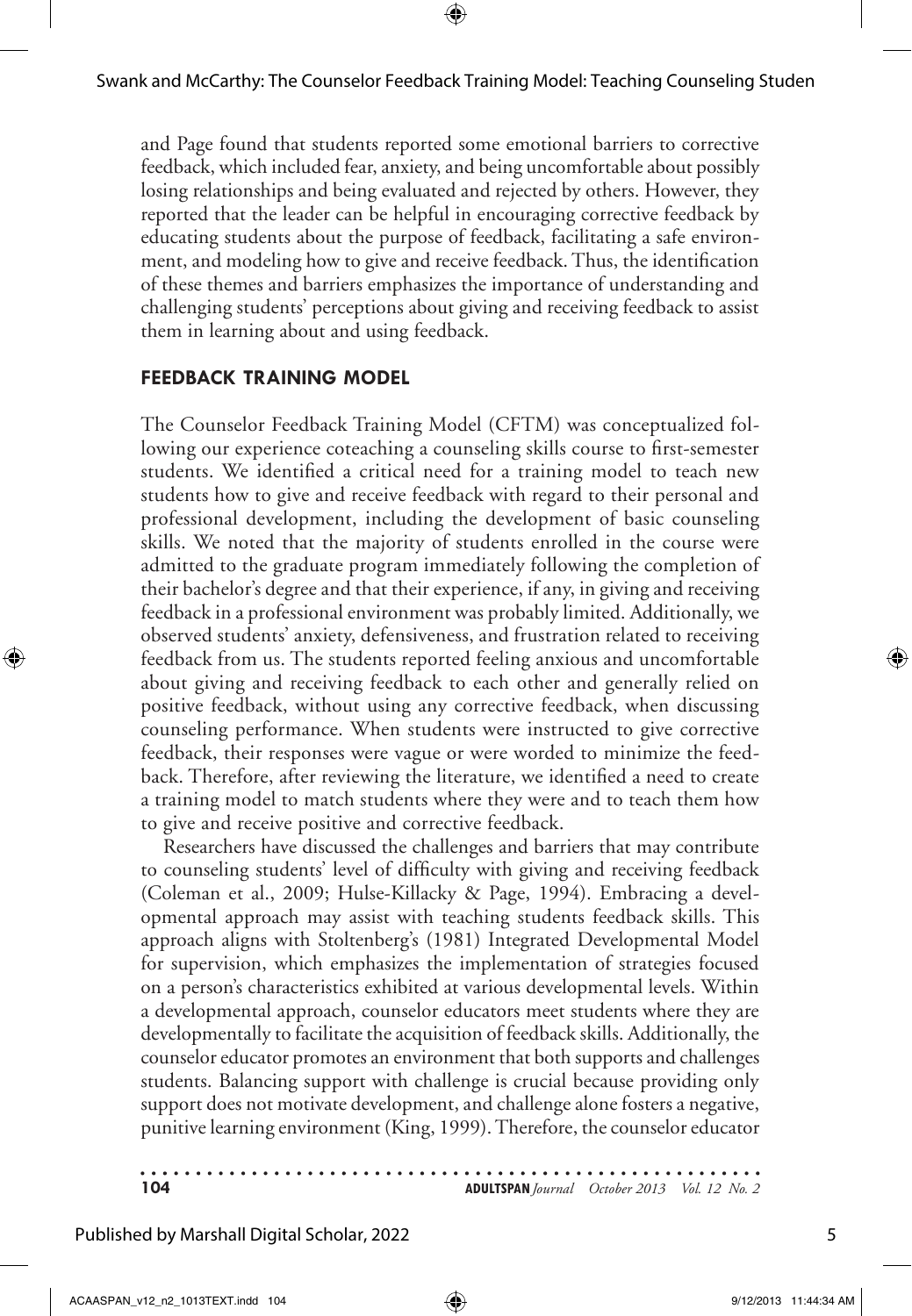strives to match students where they are developmentally to help them learn how to give and receive feedback with peers, educators, and supervisors.

The CFTM is grounded within Kolb's (1984) Experiential Learning Model (McKimm & Swanwick, n.d.). Kolb conceptualized learning as a process, not an outcome. Therefore, Kolb proposed that students learn through the engagement in experiences and the development and modification of ideas. Counseling students reported the effectiveness of experiential learning, specifically the integration of role plays, in their development as counselors (Shurts et al., 2006). Additionally, researchers found that (a) experiential learning through the integration of role plays facilitates the retention of information when compared with lectures (DeNeve & Heppner, 1997) and (b) experiential activities promote self-awareness (Achenbach & Arthur, 2002).

The model is also grounded in behavior theory, emphasizing the reinforcement of positive behavior/feedback and balancing this with corrective behavior/ feedback. Corrective feedback may reduce unproductive behaviors; however, it may also instill fear and anxiety and decrease motivation and openness to change (King, 1999). Thus, we created the CFTM within the framework of developmental and experiential learning theories.

We designed the CFTM to occur within the basic counseling skills course. The rationale for integrating the CFTM within this course is twofold. First, this course is required during students' first semester in the program; therefore, the integration of feedback training within this course allows students to begin developing feedback skills that they can continually refine as they grow throughout the program. Second, the feedback training aligns with and reinforces the development of basic counseling skills that are taught within this course. The ability to give and receive feedback requires building rapport through trust, respecting others, being nonjudgmental and genuine, and maintaining congruence between verbal and nonverbal communication (McKimm, 2009). In using active listening in giving and receiving feedback, students learn to develop insight. Hence, students embrace the process of listening and asking instead of giving solutions (King, 1999).

Counselor educators may also integrate the CFTM within courses at various points in the curriculum. Additionally, counselor educators may reteach portions of the training throughout the program to continually emphasize feedback in the counselor development process. Regardless of where feedback is taught within the program, it is crucial that the feedback is congruent with the student learning outcomes (McKimm, 2009; McKimm & Swanwick, n.d.). The objectives of the CFTM focus on assisting students to (a) create awareness of the importance of feedback as a counseling skill; (b) explore their perceptions about feedback; (c) develop skill in giving effective, positive, and corrective feedback to peers; (d) be open to receiving feedback from others (e.g., peers, instructors, supervisors); and (e) apply feedback to promote their development as counseling professionals.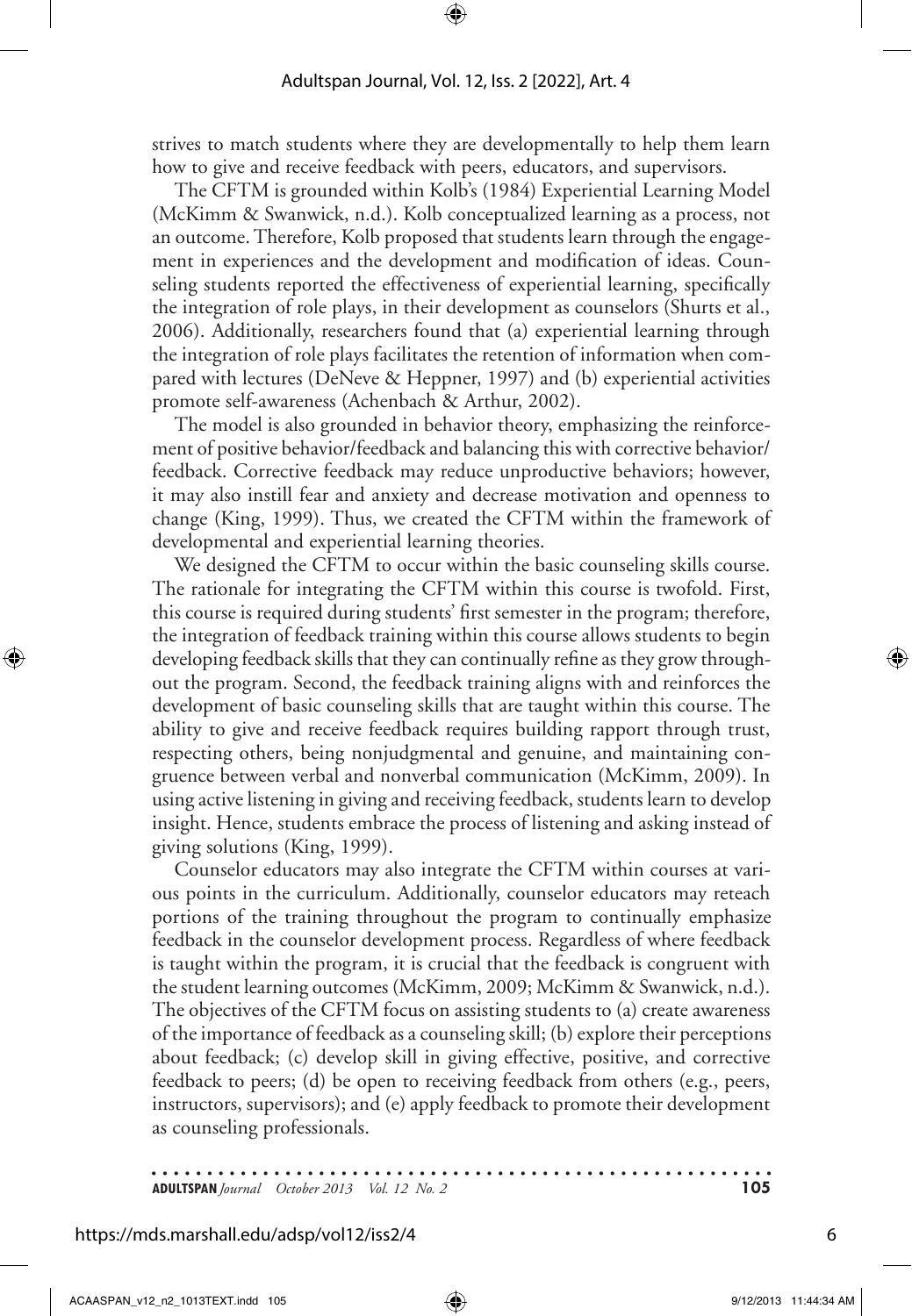# **Training Components**

The CFTM balances didactic teaching with experiential activities. It is crucial to provide various approaches and experiences to facilitate the learning process. Additionally, integrating a skill-based intervention with experiential methods may help facilitate a nonthreatening learning environment that is conducive to skill development in giving and receiving feedback (Toth & Erwin, 1998). Thus, the CFTM integrates various teaching strategies and activities to facilitate the learning process.

The CFTM involves a two-part training format (see Appendix). The two training sessions are separated by a 2-week period, which is designed to allow time for reflection on the material and practice beyond the training environment. The first part of the training has four components: introductory activity, beliefs and values, didactic instruction, and practice. The second part has three components: discussion, didactic review, and practice.

### **Part I**

*Introductory activity.* The purpose of the introductory activity (icebreaker) is to provide a fun, interactive introduction to giving and receiving feedback. The activity involves participants sitting back-to-back with a partner. One participant is given a picture of a simple configuration of shapes, and the partner is given a blank piece of paper and a pencil with the task of recreating the picture from the partner's verbal description. After the drawing is completed, the partners compare their pictures. Then, the drawers provide feedback to their partners about what verbal descriptions were helpful and not helpful, and their partners have an opportunity to respond to the feedback. Alternatively, half of the participants are given a structure made out of blocks or other materials and their partners are given the materials to build the structure from the verbal descriptions. Following the activity, the trainers facilitate a discussion about the experience and the process of giving and receiving feedback used during the exercise. Thus, the trainers facilitate an activity grounded in experiential learning that is designed to engage participants, while also considering the development of the students (new to the counselor training program), with the aim to reduce anxiety in the students.

*Beliefs and values.* The Corrective Feedback Instrument–Revised (CFI-R; Hulse-Killacky, Orr, & Paradise, 2006) was designed to facilitate discussions about the emotional barriers that people experience related to giving and receiving feedback (Hulse-Killacky et al., 2006). The CFI-R contains 30 items with a 6-point Likert response scale. The instrument is administered to all participants, and then the trainers facilitate a discussion (a) to explore students' perceptions about feedback and their experiences with giving and receiving feedback and (b) to encourage students to be open to learning about and using the feedback process. Therefore, the trainers are able to obtain additional information that allows them to match the students where they are developmentally to facilitate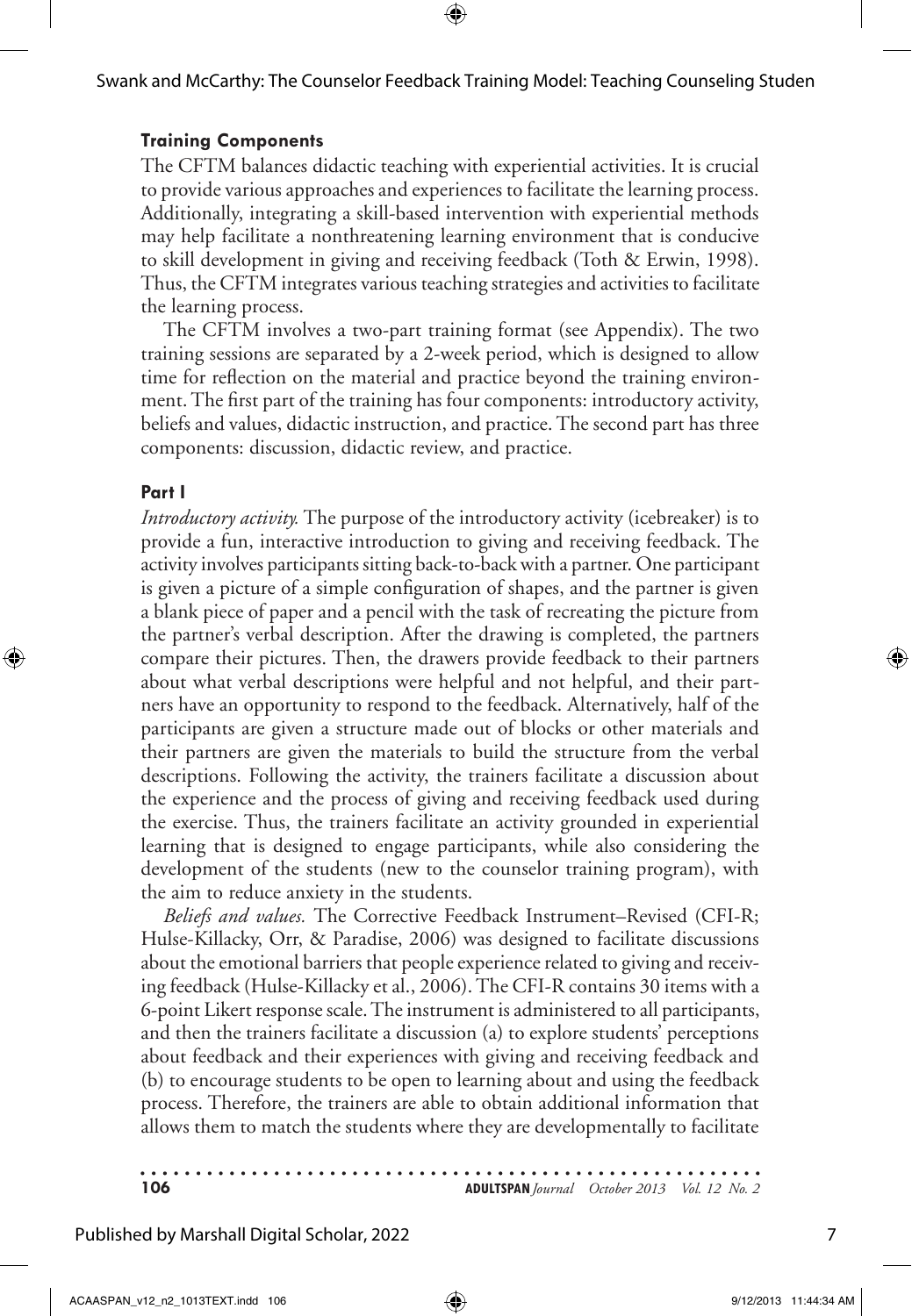the learning process. To enhance the discussion, the participants first engage in small-group discussions, which are then followed by a large-group discussion.

*Didactic instruction: What, why, how.* The next component of the CFTM involves didactic instruction. Educating students about how to give and receive feedback may help encourage them to use feedback (Hulse-Killacky & Page, 1994). During the didactic component, the facilitators describe what feedback entails while also addressing myths about feedback. This includes an emphasis on using feedback to promote professional and personal growth and development, instead of viewing it as a personal attack on the individual. This component also includes steps for giving and receiving feedback. Furthermore, the facilitators discuss the importance of feedback within the counselor training experience and counseling profession, thereby providing a rationale for why this information is pertinent to counseling trainees. The facilitators use some components of the training presented by McKimm and Swanwick (n.d.) to teach students about the components of the feedback process.

*Practice.* The final component of Part I is practice and involves three activities. The first activity focuses on written feedback. Most counseling students have indicated that written feedback was helpful (Hulse-Killacky & Page, 1994). Additionally, from a developmental perspective, using written feedback allows students to study and reflect on what is written, which may assist them in later developing skill in orally giving and receiving feedback. Furthermore, written feedback is integrated throughout a counseling program regarding performance on class assignments and clinical experiences. Therefore, a need exists for helping counseling students develop skill in giving and receiving feedback in a written format. To facilitate the development of this skill, the facilitators show a brief video clip of a counseling session, and students are asked to write feedback statements (positive and corrective) that they would provide to the counselor. The statements are then discussed in small groups and in the large group, emphasizing the components of useful feedback statements.

The second activity within the practice component focuses on modeling the process of giving and receiving feedback. Modeling effective use of giving and receiving feedback may encourage students to be more open and willing to engage in the feedback process (Hulse-Killacky & Page, 1994). In this activity, the participants observe a role-played session between the facilitators that involves a noncounseling scenario in which one person is giving formal feedback to another. An example scenario would be a teacher giving feedback to a student about a writing assignment. A noncounseling scenario is used to assist students with developmentally understanding the basic components of the feedback process and becoming comfortable with the process before integrating feedback focused on counseling skills. The participants then discuss their reaction to the feedback given in the scenario and identify how they might change the verbal feedback.

The final activity within the practice component involves students engaging in role-played feedback sessions with a partner. This activity is at the end of the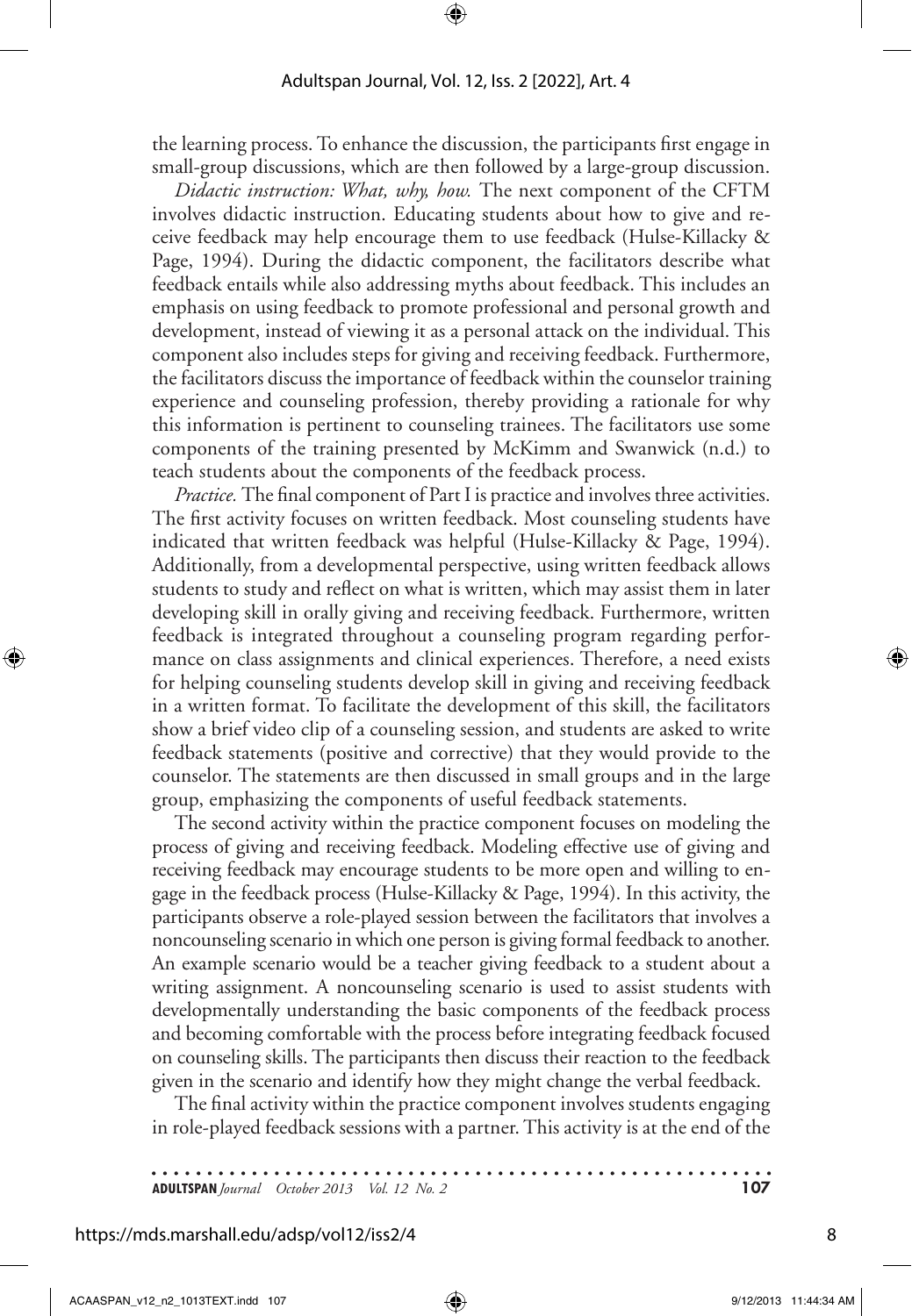first part of the training to allow the trainers to promote a safe environment through the facilitation of the other activities, which is crucial in encouraging students to engage in the feedback process (Hulse-Killacky & Page, 1994). The students process the experience and then receive a homework assignment to practice giving and receiving feedback at least three times before the next training session. Students are also asked to reflect on the first training session and their experience completing the homework.

#### **Part II**

*Discussion.* Part II of the training session is conducted approximately 2 weeks after implementation of Part I. This session introduces additional counseling concepts and techniques and provides time for practice. It begins with a group discussion. Participants are invited to share their experiences in giving and receiving feedback since the last training session, including feedback given to peers during class and feedback given to others beyond the classroom environment. Students have the opportunity to reflect on their current comfort level and thoughts and feelings about giving and receiving feedback. Thus, the trainers identify what the students have learned and experienced in Part I and how this has been integrated between sessions to determine the starting point for Part II.

*Didactic review.* Following the discussion, the trainers review the key concepts of giving and receiving feedback discussed during the first training session to reinforce them. One facilitator then role plays a brief counseling session with a student volunteer, with the facilitator playing the role of the counselor. Following the role play, the other facilitator models the process of giving feedback to the "counselor" and the "counselor" has the opportunity to respond to the feedback, thus modeling how to receive feedback. The facilitators then process the activity, asking the students to discuss the process of giving and receiving feedback that was demonstrated and their thoughts and feelings about the experience.

*Practice.*The final component of the CFTM provides an opportunity for students to practice giving and receiving feedback. Students are grouped into triads, and each group member plays one of the three roles (counselor, client, or observer). Students role play brief counseling-related scenarios (5–7 minutes), practicing the counseling skills learned within the course. After the role plays, the students in the roles of client and observer provide verbal feedback to the student who role played the counselor regarding his or her use of counseling skills. The "client" and the "observer" are required to provide at least one positive and one corrective feedback statement that are different from each other. Then, the "counselor" has the opportunity to respond to the feedback (what was said and how it was perceived). The students rotate roles and conduct additional role plays until each student has the opportunity to experience each role.

After all role plays are completed, the trainers facilitate a discussion with the students. The students are asked to reflect on and share their thoughts and feelings about the role-play experiences, their comfort level with giving and receiving feedback in the moment, and their strengths and areas for improvement

| 108 | <b>ADULTSPAN</b> Journal October 2013 Vol. 12 No. 2 |
|-----|-----------------------------------------------------|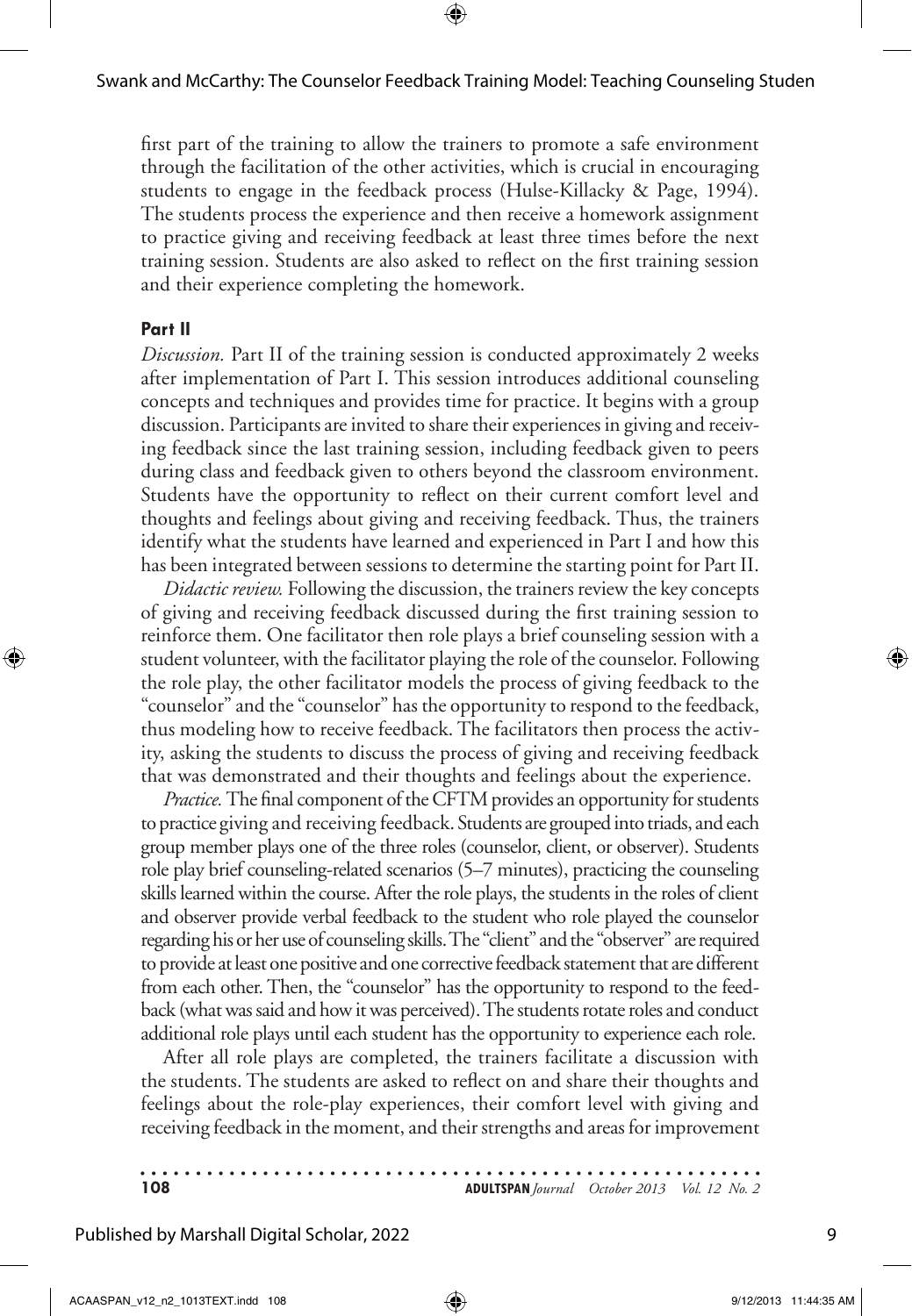in giving and receiving feedback. Hence, the students have the opportunity to process their practice experience with the facilitators and with one another.

Following the completion of the training, the students are given an evaluation form to provide feedback to the facilitators about the CFTM. Additionally, the facilitators meet with the course instructor a few weeks following the training to discuss the CFTM and the students' progress with giving and receiving feedback since the training. Thus, the trainers obtain feedback from the students and the course instructor to use for improving the CFTM.

### **Discussion**

Feedback skills are useful within the counseling profession when working with colleagues, supervisors, and clients. Additionally, these skills are crucial in facilitating personal and professional development (McKimm, 2009; McKimm & Swanwick, n.d.; Toth & Erwin, 1998). Developing skill in giving and receiving feedback begins within the counselor training process, which is emphasized within the CACREP (2009) Standards and the *ACA Code of Ethics* (ACA, 2005). Therefore, it is necessary to establish a method for training counseling students in giving and receiving feedback, such as using the CFTM.

The CFTM provides a developmental, experiential framework for counselor educators and supervisors to use when training students and counseling professionals in how to use feedback. As with any model, however, limitations exist. Designating sufficient time to teach the CFTM is one potential concern. However, counselor educators and supervisors may flexibly use the model to integrate training throughout course work and during workshops extended beyond the designated class time. In using the CFTM, counselor educators and supervisors need to be attuned to the trainees' comfort level with participating in the activities. In some circumstances, the trainers may need to provide additional time or exercises to help the participants become comfortable in engaging with each other.

# **IMPLICATIONS FOR COUNSELOR EDUCATION**

Counseling students give and receive feedback throughout their training experience; therefore, using the CFTM early in the training process can be advantageous for programs. Specifically, the training may assist students with being developmentally ready to give and receive feedback within experiential components of the curriculum (e.g., a 10-hour group counseling experience, group supervision within practicum and internship). Early implementation of training may help students develop comfort and confidence in using feedback. Thus, students are prepared to engage in the feedback process and continue developing their skills in giving and receiving feedback throughout their training.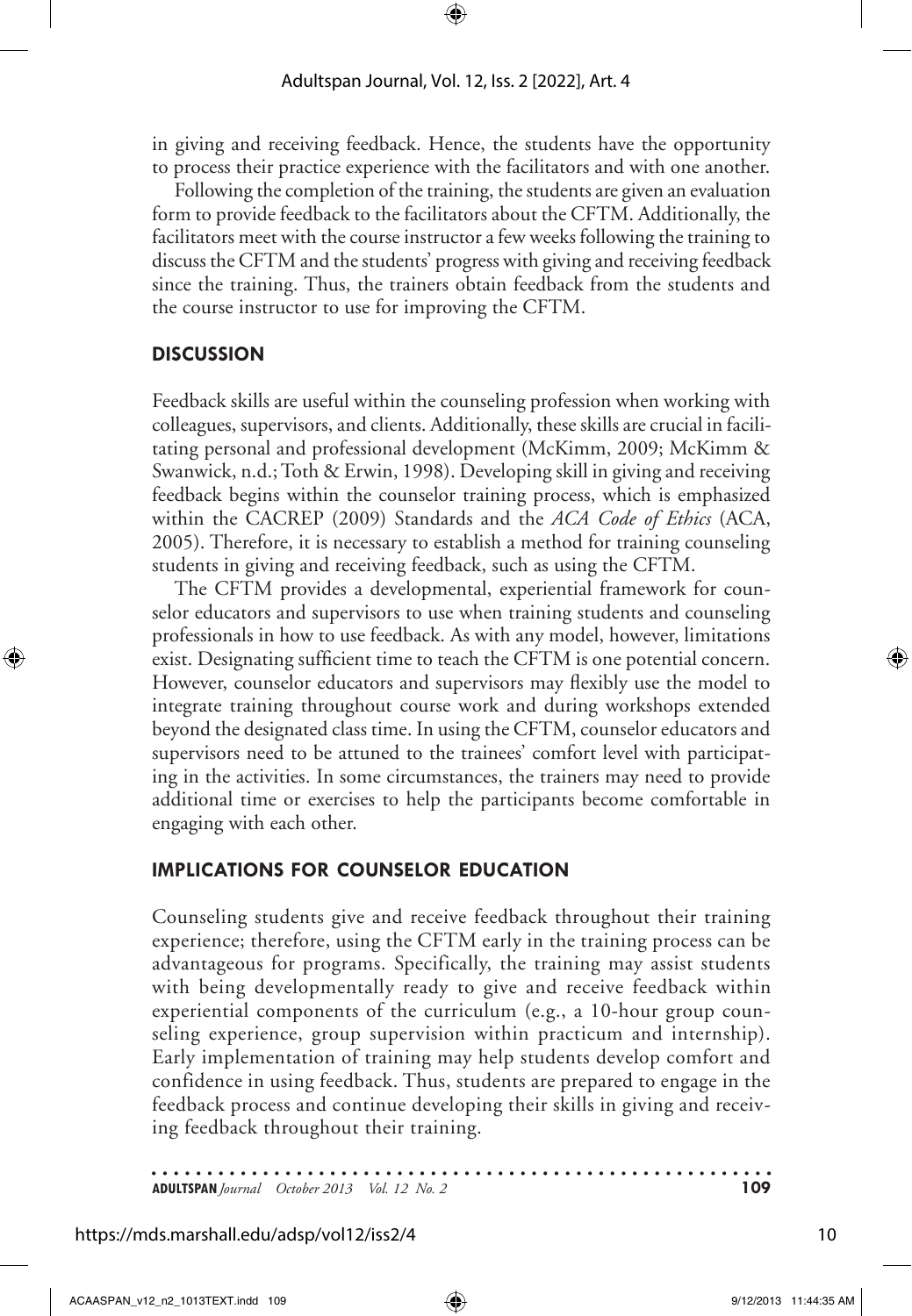The CFTM may also help students develop comfort and skills in balancing positive with corrective feedback and balancing professional performance (technical skills) with personal growth. This addresses concerns regarding feedback identified within the literature (Coleman et al., 2009; Toth & Erwin, 1998). Coleman et al. (2009) examined peer feedback given and received by students within a group counseling course and found that students predominantly gave positive peer feedback that focused on the technical aspects of group leadership, instead of providing corrective feedback to their peers and focusing feedback on personal characteristics of the group leader. Toth and Erwin (1998) stated that corrective feedback, despite being perceived as threatening, promotes behavioral changes, whereas focusing only on positive feedback is unrealistic and does not facilitate self-awareness and personal growth. Having self-awareness of strengths and areas for growth and implementing interventions to improve performance help students reach their full potential (McKimm & Swanwick, n.d.). Hence, the trainers help counseling students recognize the importance of balancing the types and content of giving and receiving feedback and practicing this skill to assist them in their personal and professional development as counselors.

Integrating the CFTM within counselor training structures the process and promotes consistency for teaching feedback skills. Through participation in the CFTM, trainees develop an understanding of feedback, practice using it, and learn about the significance of feedback within the counseling profession. Learning about and practicing how to give and receive feedback is crucial because researchers identify it as an area of competency to assess within counselor training (Frame & Stevens-Smith, 1995; McAdams et al., 2007; Swank et al., 2012). Additionally, assessing feedback skills helps counselor educators and supervisors assess students' effectiveness with interpersonal relationships (Duba et al., 2010). Thus, through the CFTM, counselor educators and supervisors communicate to students their expectations regarding the development of competency in giving and receiving feedback, which provides standards for continual assessment in this area throughout the training program.

With the implementation of the CFTM, researchers have the opportunity to examine the effectiveness of teaching students the process of giving and receiving feedback. Researchers may further investigate the types of feedback used and the context of the feedback to expand on the work of Coleman et al. (2009). Additionally, future research may explore students' development and their level of comfort and confidence in giving and receiving feedback following the completion of the CFTM. Thus, research regarding the CFTM may provide an understanding about how to teach students to effectively use feedback to promote their development as counselors.

In summary, feedback is a crucial skill that facilitates growth (McKimm, 2009; McKimm & Swanwick, n.d.; Toth & Erwin, 1998), which promotes the development of reflective practitioners who exhibit professional autonomy (McKimm, 2009; McKimm & Swanwick, n.d.). Thus, the integration of the CFTM to teach

| 110 | <b>ADULTSPAN</b> Journal October 2013 Vol. 12 No. 2 |  |
|-----|-----------------------------------------------------|--|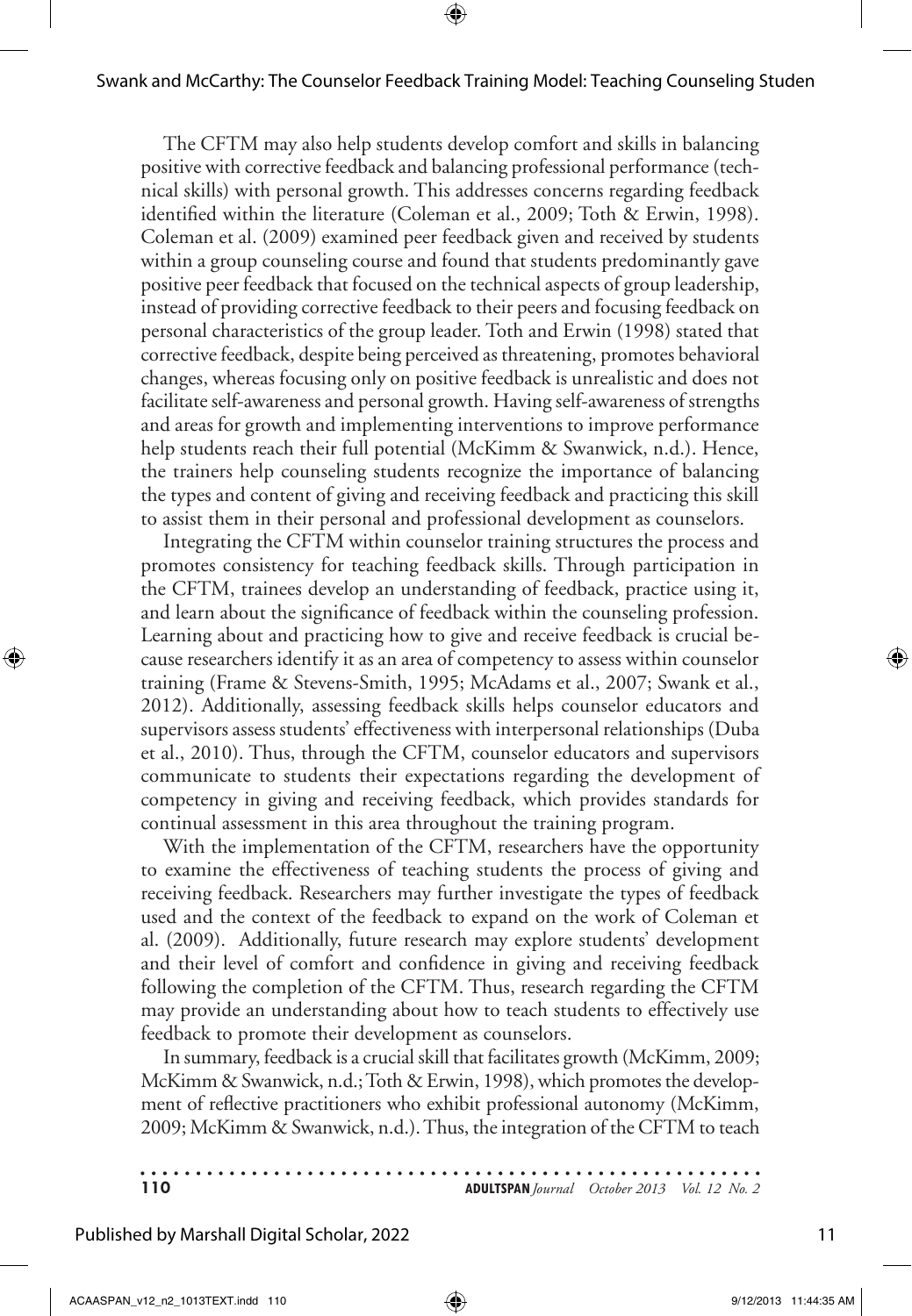counseling students to give and receive feedback facilitates learning within the training program. Furthermore, their learning is extended beyond the training environment to facilitate continued development and growth throughout their professional career.

#### **References**

- Achenbach, K., & Arthur, N. (2002). Experiential learning: Bridging theory to practice in multicultural counseling. *Guidance and Counseling, 17,* 39–45.
- American Counseling Association. (2005). *ACA code of ethics.* Alexandria, VA: Author.
- Bradey, J., & Post, P. (1991). Impaired students: Do we eliminate them from our counselor education programs? *Counselor Education and Supervision, 31,* 100–108. doi:10.1002/j.1556-6978.1991.tb00148.x
- Coleman, M. N., Kivlighan, D. M., Jr., & Roehlke, H. J. (2009). A taxonomy of the feedback given in the group supervision of group counselor trainees. *Group Dynamics: Theory, Research, and Practice, 13,* 300–315. doi:10.1037/a0015866
- Council for Accreditation of Counseling and Related Educational Programs. (2009). *2009 standards.* Retrieved from http://www.cacrep.org/doc/2009%20Standards.pdf
- DeNeve, K. M., & Heppner, M. J. (1997). Role play simulations: The assessment of an active learning technique and comparisons with traditional lectures. *Innovative Higher Education, 21,* 231–246. doi:10.1007/BF01243718
- Duba, J. D., Paez, S. B., & Kindsvatter, A. (2010). Criteria of nonacademic characteristics used to evaluate and retain community counseling students. *Journal of Counseling & Development, 88,* 154–162. doi:10.1002/j.1556-6678.2010.tb00004.x
- Feedback. (n.d.). In *Merriam-Webster's online dictionary*. Retrieved from: http://www.merriam-webster.com/ dictionary/feedback
- Frame, M. W., & Stevens-Smith, P. (1995). Out of harm's way: Enhancing monitoring and dismissal processes in counselor education programs. *Counselor Education and Supervision, 35,* 118–129. doi:10.1002/j.1556-6978.1995.tb00216.x
- Hulse-Killacky, D., Orr, J. J., & Paradise, L. V. (2006). The Corrective Feedback Instrument–Revised. *The Journal for Specialists in Group Work, 31,* 263–281. doi:10.1080/01933920600777758
- Hulse-Killacky, D., & Page, B. J. (1994). Development of the Corrective Feedback Instrument: A tool for use in counselor training groups. *The Journal for Specialists in Group Work, 19,* 197–210. doi:10.1080/01933929408414365
- King, J. (1999). Giving feedback. *British Medical Journal, 318,* S2–7200. doi:10.1136/bmj.318.7200.2
- Kolb, D. A. (1984). *Experiential learning: Experience as the source of learning and development*. Englewood Cliffs, NJ: Prentice-Hall.
- McAdams, C. R., III, Foster, V. A., & Ward, T. J. (2007). Remediation and dismissal policies in counselor education: Lessons learned from a challenge in federal court. *Counselor Education and Supervision, 46*, 212–229. doi:10.1002/j.1556-6978.2007.tb00026.x
- McKimm, J. (2009). Giving effective feedback. *British Journal of Hospital Medicine, 70,* 158–161.
- McKimm, J., & Swanwick, T. (n.d.). *Faculty development: How to give feedback*. Retrieved from http://www. faculty.londondeanery.ac.uk/e-learning/feedback/
- Shurts, W. M., Cashwell, C. S., Spurgeon, S. L., Degges-White, S., Barrio, C. A., & Kardatzke, K. N. (2006). Preparing counselors-in-training to work with couples: Using role-plays and reflecting teams. *The Family Journal: Counseling and Therapy for Couples and Families, 14,* 151–157. doi:10.1177/1066480705285731
- Stoltenberg, C. (1981). Approaching supervision from a developmental perspective: The Counselor Complexity Model. *Journal of Counseling Psychology, 28,* 59–65. doi:10.1037/0022-0167.28.1.59
- Swank, J. M., Lambie, G. W., & Witta, E. L. (2012). An exploratory investigation of the Counseling Competencies Scale: A measure of counseling skills*,* dispositions, and behaviors. *Counselor Education and Supervision, 51,* 189–206. doi:10.1002/j.1556-6978.2012.00014.x
- Toth, P. L., & Erwin, W. J. (1998). Applying skill-based curriculum to teach feedback in groups: An evaluation study. *Journal of Counseling & Development, 76,* 294–301. doi:10.1002/j.1556-6676.1998.tb02545.x